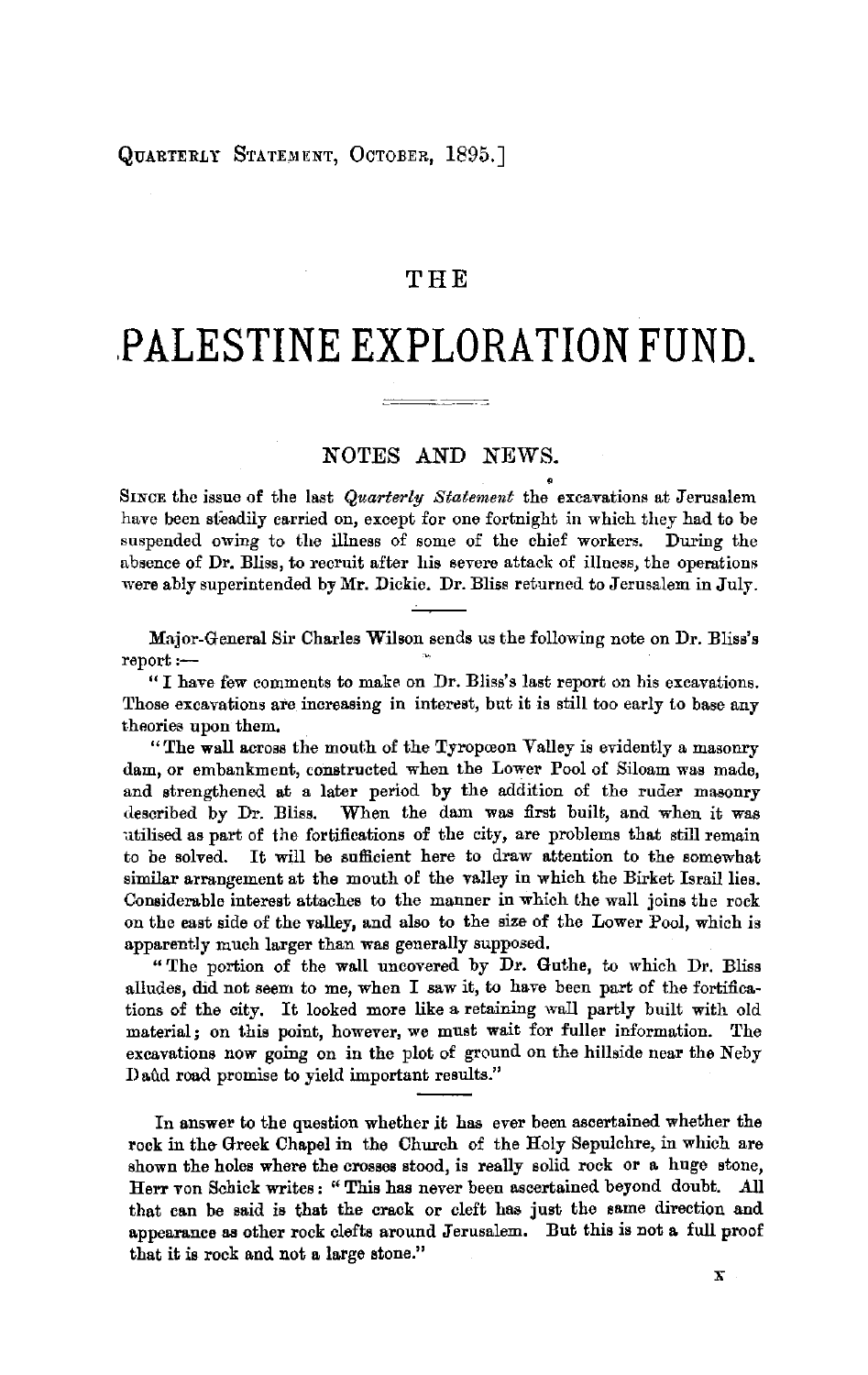#### 298 NOTES AND NEWS.

Herr von Schick writes that as so many people ask him about the question of Calvary, he intends to make a model of the original ground of the city, with valleys round about, and showing the lines of the -various walls. The scale is to be  $\frac{1}{10000}$ .

The Rev. J.E. Hanauer again draws attention to the manufacture of sham antiques which is going on briskly in the Holy Land. Specimens of the famous " Moabite pottery " which had been concealed for years, are now again in the market, and tourists are warned against purchasing them as genuine.

Mr. Hanauer reports that the dispute which had lasted for years between the owners of real property at Jaffa and the Government as to the tenure of their lands, has at length been decided satisfactorily, the orange groves, for which Jaffa is so famous, having been declared freehold *(mulk),* and not Crown land *(meeri).* 

He also mentions that all Jerusalem dragomans are now required by the municipal government to pass an examination as to what they are to tell visitors to the holy places. The examiners are said to be the effendis of the mejlis-i.e., the magistrates of the bench--and those who pass successfully are to receive a diploma!

The narrow-gauge railway between Beyrout and Damascus has been opened. On the slopes of the Lebanon the cog-wheel system is employed. Beyond Zahleh the line crosses the Bekah, ascends the Valley Yafûfa, and proceeds by Zebadani and the Valley of the Barada. The journey at present occupies as much as eight hours; it is worked by the French Company, who own the Damascus-road.

TOURISTS are cordially invited to visit the Loan Collection of "Antiques" in the JERUSALEM AssocrATION RooM of the Palestine Exploration Fund, opposite the Tower of David. Hours:  $8$  to  $12$ , and  $2$  to  $6$ . Maps of Palestine and Palestine Exploration Fund publications are kept for sale. Necessary information will be gladly given by the Rev. Theodore E. Dowling, *Hon. Sec.* 

Mons. Arséniew has presented to the Association specimens of Phoenician pottery.

Dr. Bliss lends some stones from Herod's Palace, Jericho.

Mr. Herbert Clark's two glass cases contain seals (Phoenician, Greek, Roman, and one Hebrew seal from Silwan) ; Assyrian and Babylonian cylinders; Greek, Roman, and Hebrew coins; bronze spear arrow heads; stone chisels ; tear bottles, and a mirror.

The Rev. Theodore E. Dowling's selection of Jewish and .Palestinian coins fills a large glass case.

The Rev. J. E. Hanauer's flying fox is conspicuous.

Mr. C. A. Hornstein exhibits birds and ancient lamps.

Mr. David Jamal lends a black stone head, brought by him from one of the numerous tombs scattered round about Ga lara,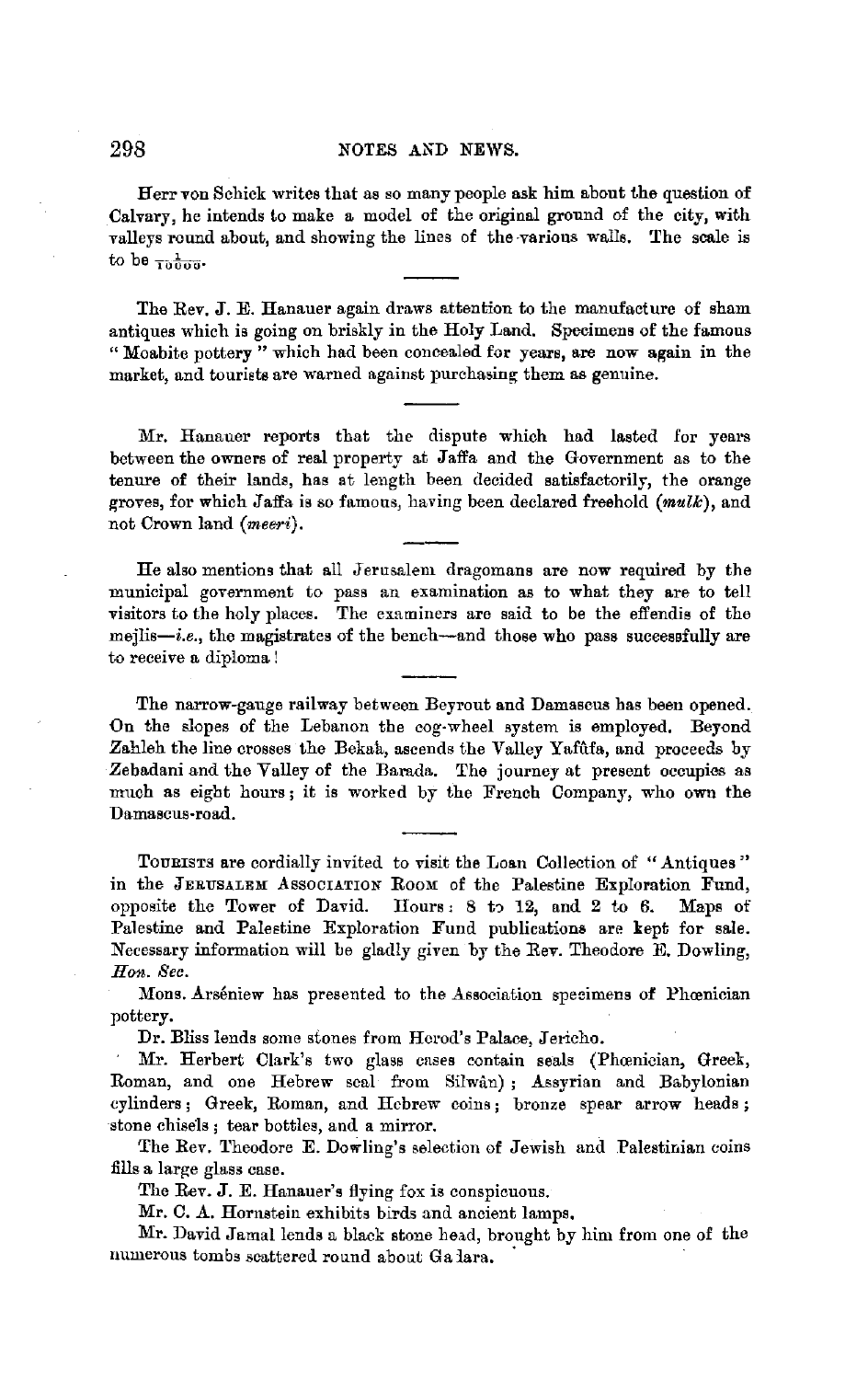### NOTES AND NEWS. 299

**Mr. G.** R. Lees' photographs adorn the walls, and Dr, Wheeler's Torah, which was made use of in his Lectures on " The Jews of Jerusalem," and " Jewish Life in Palestine."

The Committee have to acknowledge with thanks the following donations to the Library of the Fund  $:$ --

- "Beschrijving van de Versameling Egyptische Oudheden," van Ds. L. Schouten, Hz. Leiden, 1885.
- "Catalogus van het Bijbelsch Museum," van Ds. L. Schouten,Hz. Utrecht, 1895. From the Author.
- "Bible Lands," by H.J. Van-Lonnep, D.D.
- "The Land of Gilead," by Laurence Oliphant.
- "The Land of Israel-a Journal of Travels in Palestine," by Canon Tristram. From the Rev. John J. W. Pollock.
- ".An Dela du Jourdain: Souvenirs d'une Excursion Faite en Mars, 1894." By Lucien Gautier. From the Author.

The Committee will be glad to receive donations of Books to the Library of the Fund, which already contains many works of great value relating to Palestine and other Bible Lands. *See* list of Books, July *Quarterly Statement,*  1893.

The following have kindly consented to act as Honorary Local Secre $t$ aries : $-$ 

Rev. J. F. Bailey, Ripon, in place of the Rev. G. G. S. Thomas, resigned.

H. G. Seth-Smith, Esq., Auckland, New Zealand,in place of the Rev. Frank Seth-Smith, resigned.

Sir Walter Besant's summary of the work of the Fund from its commencement has been brought up to date by the author and published under the title, "Thirty Years' Work in the Holy Land." Applications for copies may be sent in to Mr. Armstrong.

Mr. George Armstrong's Raised Map of Palestine is on view at the office of the Fund. A circular giving full particulars about it will be sent on application to the Secretary.

A new Colotype Print, from a specially prepared copy of the Raised Map, is now ready, and can be had by subscribers, price 2s. 9d., post free.

The print is on thin cardboard, measuring 20 inches by  $28\frac{1}{2}$  inches.

Supporters of the Fund will be gratified to learn that this valuable work has met with great appreciation in nearly every quarter of the globe, and from many learned societies. Copies have been ordered and supplied for the Roval Geographical Society; the Science and Art Museum and Trinity College, Dublin; the Free Kirk College, Glasgow; Queen's College, Cambridge; Mansfield College, Oxford; and for subscribers in Russia, the Netherlands, the United States of America, Australia, Japan, and China, besides Manchester, Edinburgh, Aberdeen, and other cities of our own country.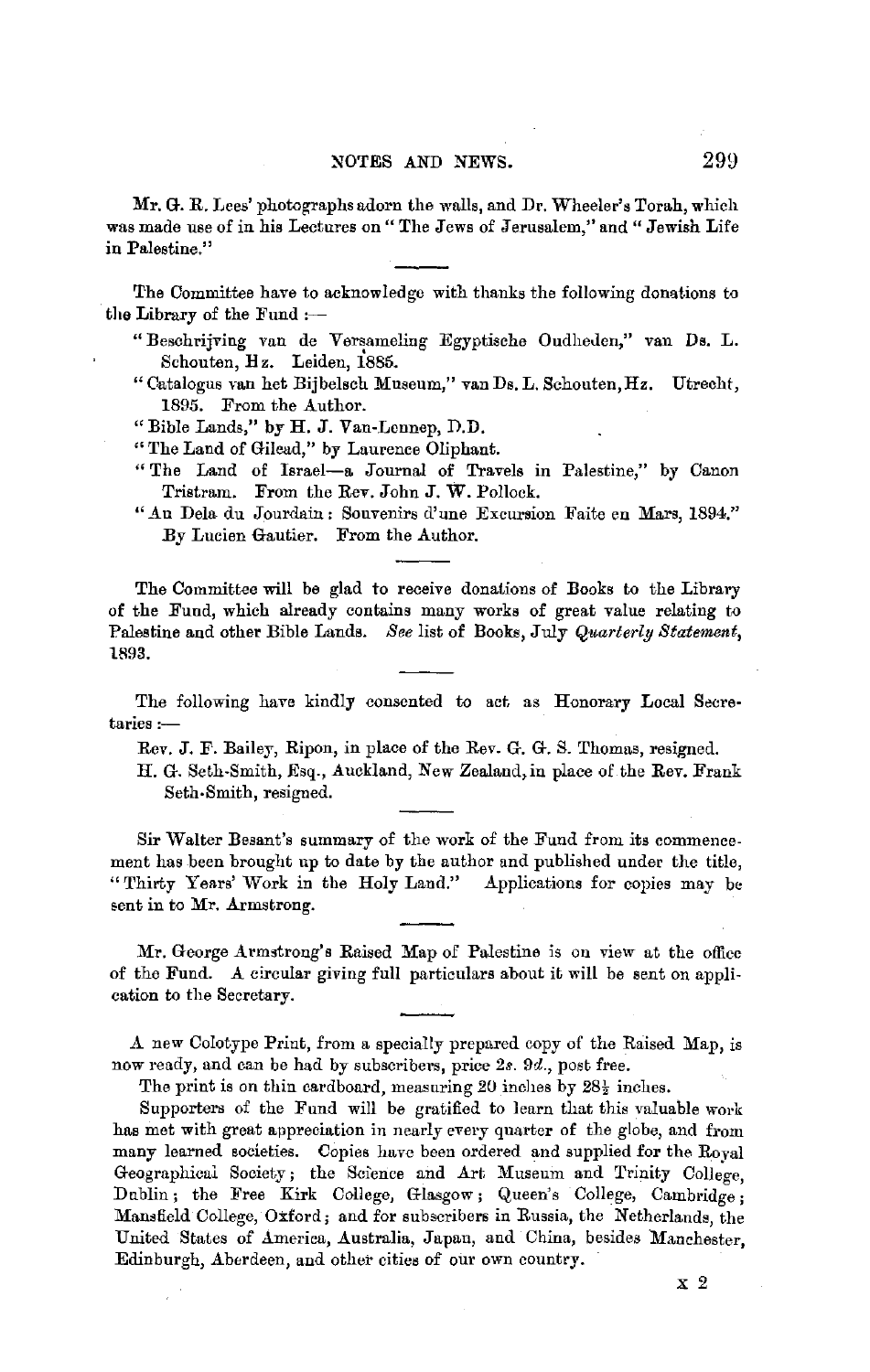The following are some of the opinions which have been expressed by competent authorities respecting the value of this  $Map:$  --

".A.Raised Map of Palestine must prove of the greatest interest to all who have visited or intend to visit the country, affording, as it does a picture *au vol*  d' *oiseau* of all the physical features. Mr. Armstrong's interesting work will faithfully present to those who have had the advantage of touring in Palestine the old familiar routes they have traversed, and will give to those who have yet to enjoy such a journey a clear idea of the sort of country they may expect to see.  $\ldots$ The educational use to which the map will be put will be very considerable."-*Tke Times.* 

"There are the seas, the lakes, the mountains, and valleys, all so perfect and distinct that one can travel over the ground and visit the cities and towns. With the Bible in hand the holy sites can be inspected, the historical events of the narration can be followed, the movements of the various tribes can be traced, the operations of war can be grasped and easily understood. With this Raised Map before him a Moltke could sit and plan a campaign as if it were a chess problem."-Daily News.

"By the aid of such a Raised Map the untravelled student may picture the scenery of Palestine, under the allusions to its topography, and see where the roads of the country must run; he can follow the tracks of rival armies upon its battle-fields and understand better the conditions attaching to rival sites."-*Manekester Guardian.* 

"It is certainly a most inttiresting and valuable Map, and in no other way, short of a personal visit, could one obtain so correct an idea of the contour of the Holy *Land."-Cambridge Tribune,* U.S.A.

" The Relief; Map of Palestine is the most accurate that has yet been published of that country. It is based on the surveys made bv Major Conder and Colonel Sir H. Kitchener for the Palestine Exploration Fund, and has been most carefully constructed by Mr.George Armstrong, who was himself employed on the survey. The relief enables the student to grasp at once the peculiar geographical and topographical features of the Holy Land and to understand the influence of those features on the history of the country and on the various campaigns from the conquest by Joshua to the expedition of Napoleon."-Sir C. W. WILSON, Major-General, R.E.

·• Mr. Armstrong's Raised Map of Palestine is the only correct representation of the natural features of the country that has been published. It is scientifically accurate, und gives a better idea of the country than any flat map. It will be of great value to schools and to all scholars."-C. R. CONDER, Major, R.E.

" I wish another copy of your Raised Map. I am greatly pleased with it, I do not think I would like to teach the Old Testament without it."-Profesaor GEORGE ADAM SMITH, Free Church College, Glasgow.

"It came through in excellent order and has been pronounced the best thing of the kind that we have ever seen."-The Very Rev. Dean HOFFMAN, The General Theological Seminary, New York.

"All the professors and students expressed the most complete satisfaction and admired the;correctness and fine execution which more than answered their expectation. They anticipate great practical and scientific usefulness." $-HAY$ . M. LE BACHELET, Biblioth, St. Heliers, Jersey.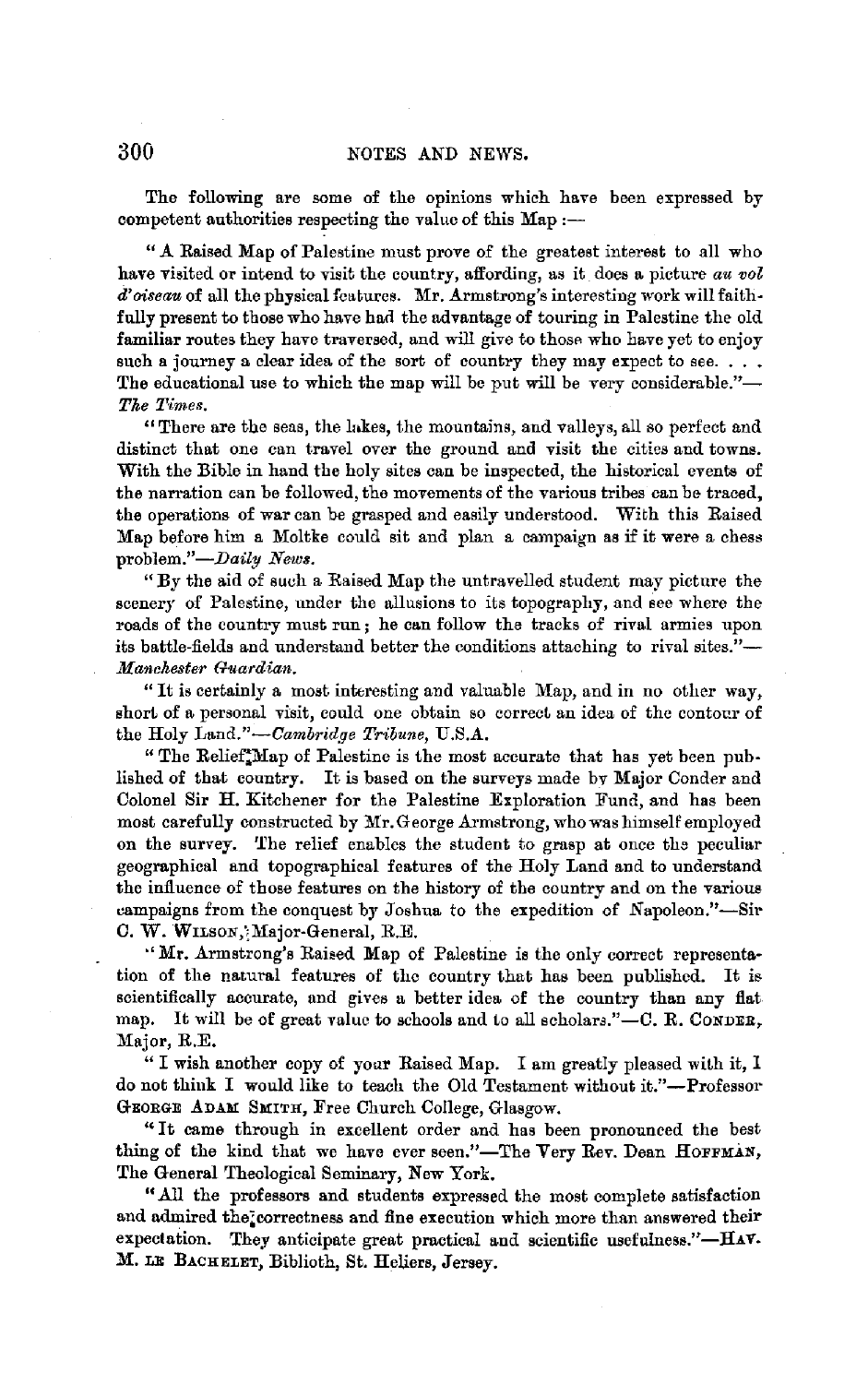"I need not say that I am well pleased with the Map, and I must congratulate you upon the patience and skill which you have displayed in constructing it."-CHARLES BAILEY, Congregational Church School, Manchester.

"The Map arrived safely. I am very much pleased with the Raised Map and its colouring; you seem to have taken great pains with it. I hope Bible Students and Sunday School Teachers will come and study it."-W. H. RINDER, Philosophical Society, Leeds.

"\_I had the case opened and found the Map quite safe; it is a splendid piece of work and has given great satisfaction to the Committee."-C. GOODYEAR, Secretary and Librarian, Lancashire College.

"You have conferred au invaluable boon on all Scripture Students by your issue of the Raised Map. I shall not rest till I have one for my School."-The Very Rev. S. W. ALLEN, Shrewsbury.

"The Map is a beautiful piece of work and equally valuable to the historian, the geographer, and the geologist."-Captain F. W. HUTTON, Curator, Museum, Christchurch, New Zealand.

"The Map arrived all safe . . . and has given great satisfaction to everyone who has seen it."-The Rev. DOUGLAS FERRIER, Free Church Manse, Bothwell, N.B.

"The Map has come quite perfect and is much admired. You have erected a monument for yourself that will long endure."-Rev. THOMAS M. B. PATTERSON, Hamilton, **N.B.** 

Subscribers to the PALESTINE PILGRIMS' TEXT SOCIETY who have not sent in their application for cases for binding the translations issued by the Society, are reminded that these are now ready, and that the whole issues-Nos. 1 to 26 (up to date)-have been arranged in chronological order, so as to make 10 volumes of equal size.

Index to the *Quarterly Statement.-.A.* new edition of the Index to the *Quarterly Statements* has been compiled. It embraces the years 1869 (the first issue of the journal) to the end of 1892. Contents :- Names of the Authors and of the Papers contributed by them; List of the Illustrations ; and General Index. This Index will be found extremely useful. Price to subscribers to the Fund, in paper cover, 1s. 6d., in cloth, 2s. 6d., post free; non-subscribers, 2s. and 3s.

The museum of the Fund, at 24, Hanover Square, is now open to subscribers between the hours of 10 a.m. and 5 p.m., every week-day except Saturdays, when it closes at 2 p.m.

It may be well to mention that plans and photographs alluded to in the reports from Jerusalem and elsewhere cannot all be published, but all are preserved in the offices of the Fund, where they may be seen by subscribers.

The first volume of the "Survey of Eastern Palestine," by Major Conder, **is** accompanied by a map of the portion of country surveyed, special plans,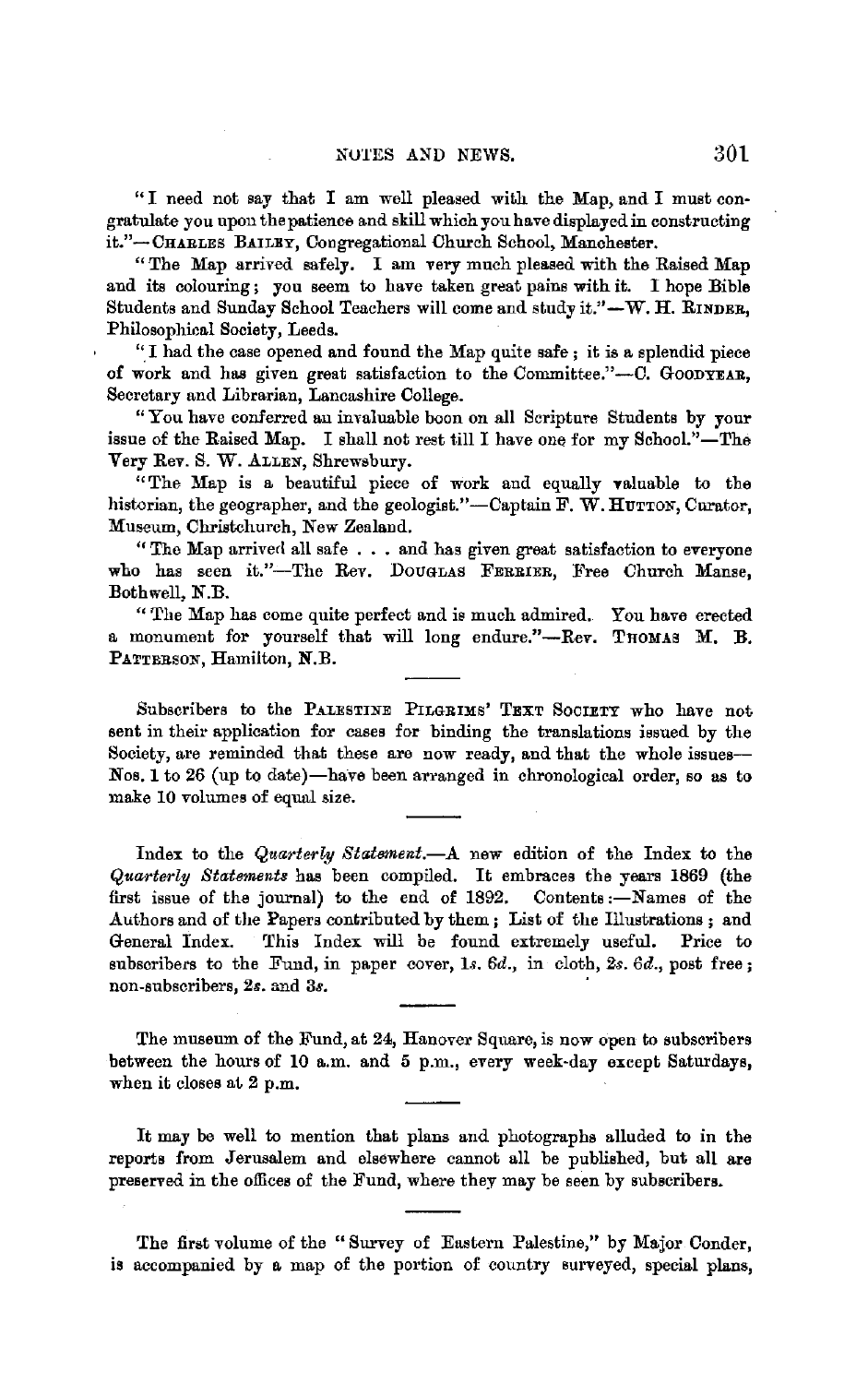and upwards of 350 drawings of ruins, tombs, dolmens, stone circles, inscriptions, &c. Subscribers to the " Survey of Western Palestine" are privileged to have the volumes for seven guineas. The price will be raised, after 250 names are received, to twelve guineas. The Committee are pledged never to let any copies be subscribed for under the sum of seven guineas. A. P. Watt and Son, Hastings House, Norfolk Street, Strand, W.C., are the Sole Agents. The attention of intending subscribers is directed to the announcement in the last page of this number.

Mr. H. Chichester Hart's "Fauna and Flora of Sinai, Petra, and the Wady Arabah," which forms the second volume, can be had separately.

**M.** Clermont-Ganneau's work, ".Archwological Researches in Palestine," will form the third volume. The first portion of it is already translated and in 'lhe press.

The maps and books now contained in the Society's publications comprise an amount of information on Palestine, and on the researches conducted in the country, which can be found in no other publications. It must never be forgotten that no single traveller, however well equipped by previous knowledge, can compete with a scientific body of explorers, instructed in the periods required, and provided with all the instruments necessary for carrying out their work. *See* list of Publications.

In the **year** 1880 **M.** Clermont-Ganneau published, in 19 parts, the first portion of a volume of "Oriental Archaeological Studies," and has now completed the volume by the issue of the remaining parts. The prospectus of this valuable work **will** be found in our advertisement pages.

Branch Associations of the Bible Society, all Sunday School Unions within the Sunday School Institute, the Sunday School Union, and the Wesleyan Sunday School Institute, will please observe that by a special Resolution of the Committee they will henceforth be treated as subscribers and be allowed to purchase the books and maps (by application only to the Secretary) at reduced price.

The income of the Society, from June 22nd to September 21st, 1895, wasfrom annual subscriptions and donations, including Locol Societies, £199 10s. 6d.; from all sources-£411 11s. 8d. The expenditure during the same period was £542 12a. *lld.* On September 23rd the balance in the Bank was £225 *2s. lld.* 

Subscribers are requested to note that the following cases for binding, casts, and slides can be had by application to the Assistant Secretary at the Office of the Fund: $-$ 

Cases for binding Herr Schumacher's" Jaulan," *ls.* each.

Cases for binding the *Quarterly Statement*, in green or chocolate, 1s. each. Cases for binding "Abila," "Pella," and "'Ajlûn" in one volume, *ls.* each.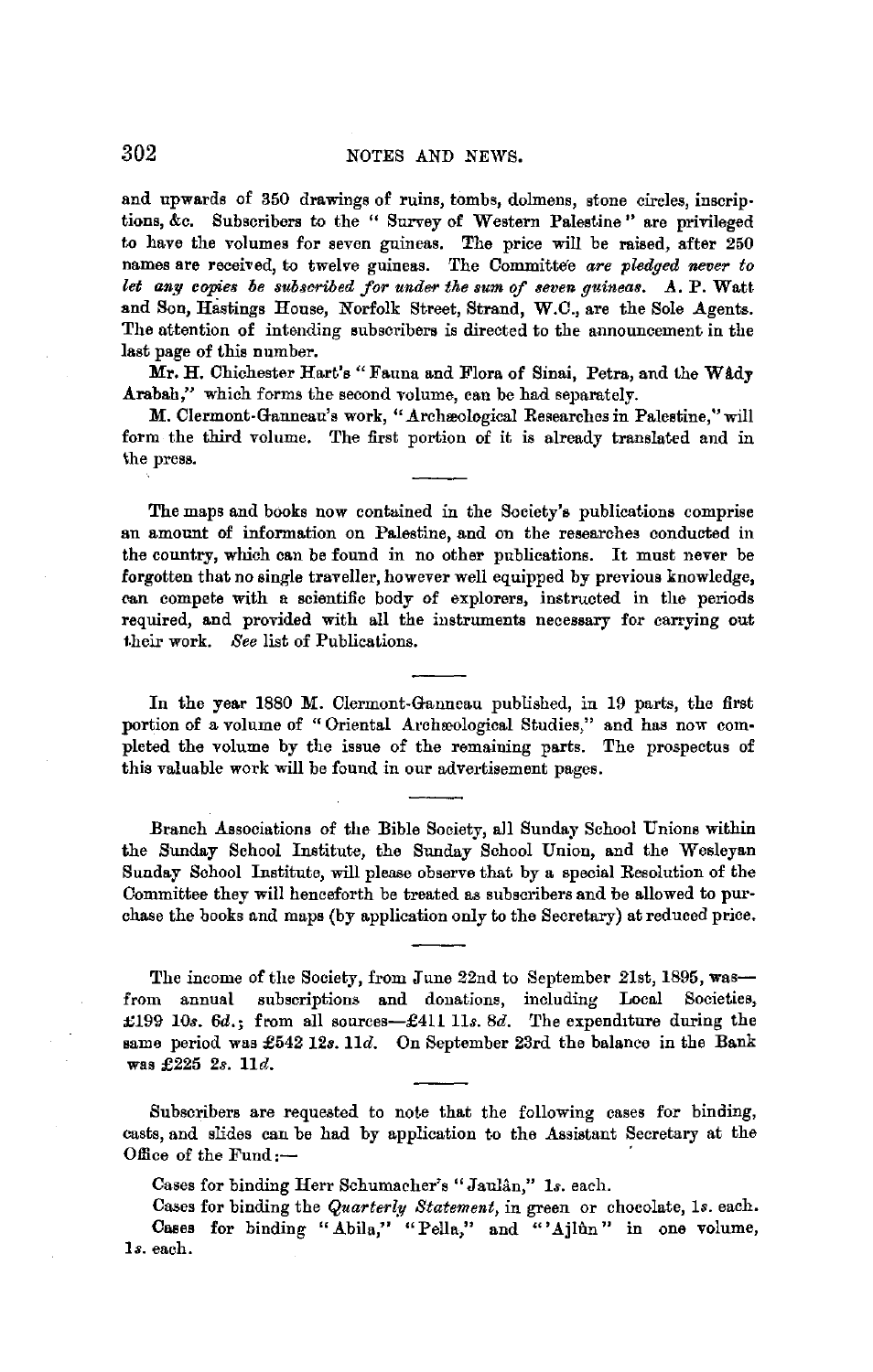## NOTES AND NEWS. 303

Casts of the Tablet, with Cuneiform Imcriptiou, found at Tell el Hesy, at a depth of 35 feet, in May, 1892, by *Dr.* Bliss, Explorer to the Fund. It belongs to the general diplomatic correspondence earned on between Amenhotep III and IV and their agents in various Palestinian towns. Price *2s. 6d.* each.

Casts of the Ancient Hebrew Weight brought by Dr. Chaplin from Samaria, price *2s. 6d.* each.

Casts of an Inscribed Weight or Bead from Palestine, forwarded by Professor Wright, Cambridge, Mass., U.S.A., price ls. each.

Lantern slides of the Raised Map, the Sidon Sarcophagi, and of the Bible places mentioned in the catalogue of photos and special list of slides.

In order to make up complete sets of the *Quarterly Statement* the Committee will be very glad to receive any of the back numbers.

While desiring to give publicity to proposed identifications and other theories advanced by officers of the Fund and contributors to the pages of the *Quarterly Statement,* the Committee wish it to be distinctly understood that by publishing them in the *Quarterly Statement* they neither sanction nor adopt them.

Subscribers who do not receive the *Quarterly Statement* regularly are **asked**  to send a note to the Secretary. Great care is taken to forward each number to all who are entitled to receive it, but changes of address and other causes give rise occasionally to omissions.

The authorised lecturers for the Society are-

The Rev. Thomas Harrison, F.R.G.S., Hillside, Benenden, Staplehurst, Kent. His subjects are as follows:-

- (1) *Research and Discovery in the Holy Land.*
- (2) *Bible Scenes in tke Ligkt of Modern Science.*
- (3) The Survey of Eastern Palestine.
- (4) *In tke Track of tke Israelites from Eggpt to Canaan.*
- (5) *The Jordan Valley, the Dead Sea, and the Cities of the Plain.*
- (6) *Tke Recovery of Jerusalem-(Excavatiuns in* 1894).
- (7) *Tlte Recovery of Lackisk and tke Hebrew Conquest of Palestine.*
- (8) *Archaeological Illustrations of the Bible.* (Specially adapted for Sunday School Teachers).

N.B.-All these Lectures are illustrated by specially prepared lantern slides.

The Rev. J. R. Macpherson, B.D., Kinnaird Manse, lnchture, N.B. His subjects are as follows :-

- (1) *Excavations in Jerusalem,* 1868-70, 1894--5.
- (2) *Laekisk, a Mound of Buried Cities; witk Comparative Illustrations from some Egyptian Tells.*
- (3) *Recent Discoveries in Palestine-Lachish and Jerusalem.*